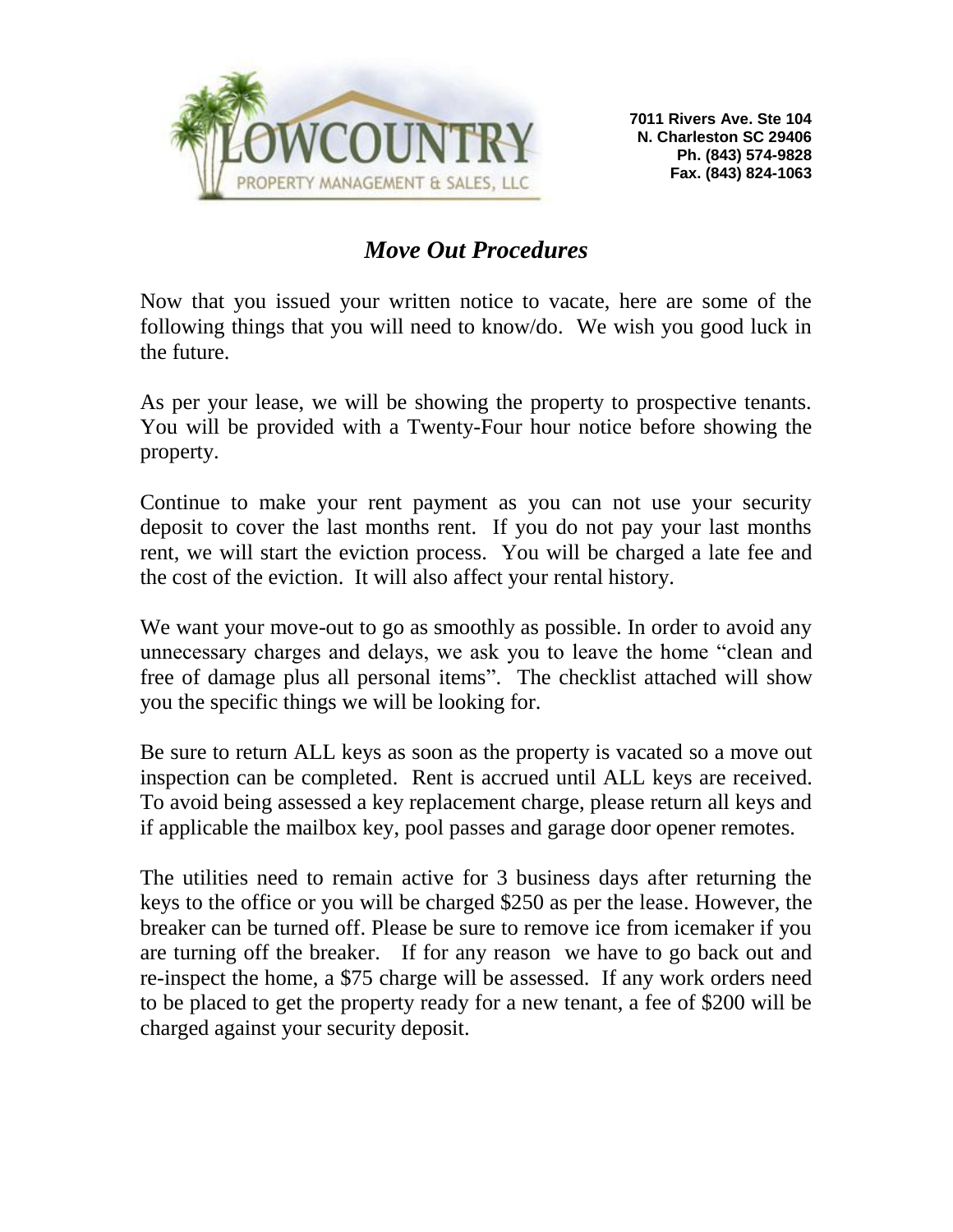# **To get your home "clean," you must do the following:**

#### **Kitchen**

- Range: Clean interior and exterior thoroughly. Replace drip pans.
- Refrigerator: Clean thoroughly. Turn ice maker off & dump ice cubes out.
- Dishwasher: Clean thoroughly.
- Cabinets: Clean interior and exterior surfaces and remove shelf paper and thumbtacks.
- Clean sinks, faucets, and all countertop surfaces.
- Clean floor and mop

# **Bathroom(s)**

- Tubs/Showers: Clean Thoroughly
- Cabinets: Clean Out
- Sinks: Clean
- Toilets: Clean
- Clean floor and mop

#### **Walls/Woodwork/Doors**

• Clean all marks and handprints.

# **Carpets**

• Carpets are to be professionally cleaned.

# **Exterior**

- Bushes, trees, shrubs should be trimmed and pruned
- Rake up all leaves
- Driveways and walk-ways should be edged
- Lawn mowed and weeds removed from flowerbeds
- All trash and debris removed. Yard free and clear of trash and your personal belongings

#### **Replace any blown out light bulbs Replace air filters**

Your security deposit, less any repairs or fees owed, will be returned to you within the 30 days of your official move out date. Please be sure to give the office a forwarding address. Thank you again for choosing to rent with Lowcountry Property Management. We have enjoyed serving you, and we hope that you will recommend our company to your friends, family, and colleagues. Good luck in your new home!